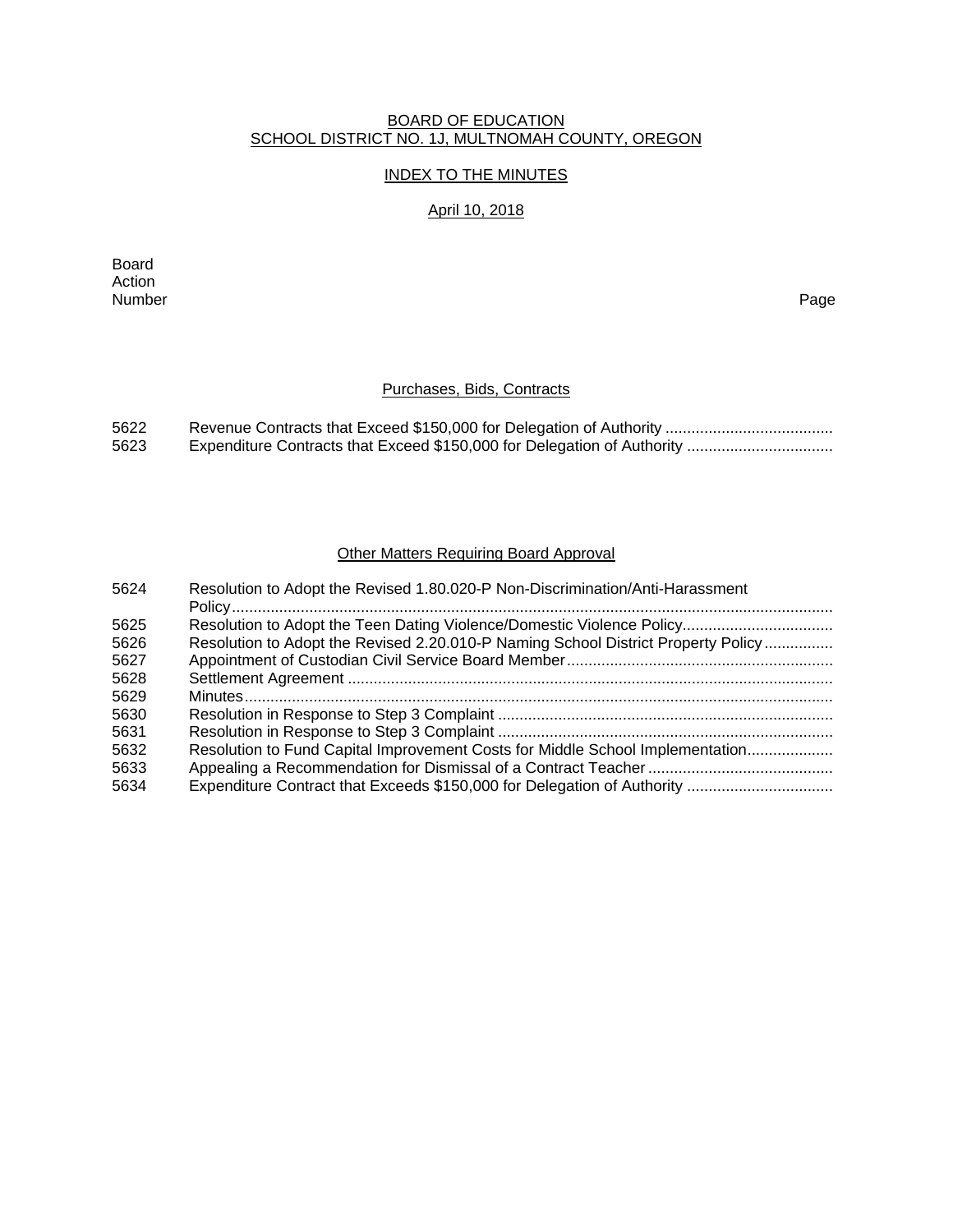April 10, 2018

# Purchases, Bids, Contracts

The Superintendent RECOMMENDED adoption of the following items:

### Numbers 5622 and 5623

Director Rosen moved and Director Anthony seconded the motion to adopt the above numbered items. The motion was put to a voice vote and passed unanimously (7-yes, 0-no), with Student Representative Tran voting yes, unofficial.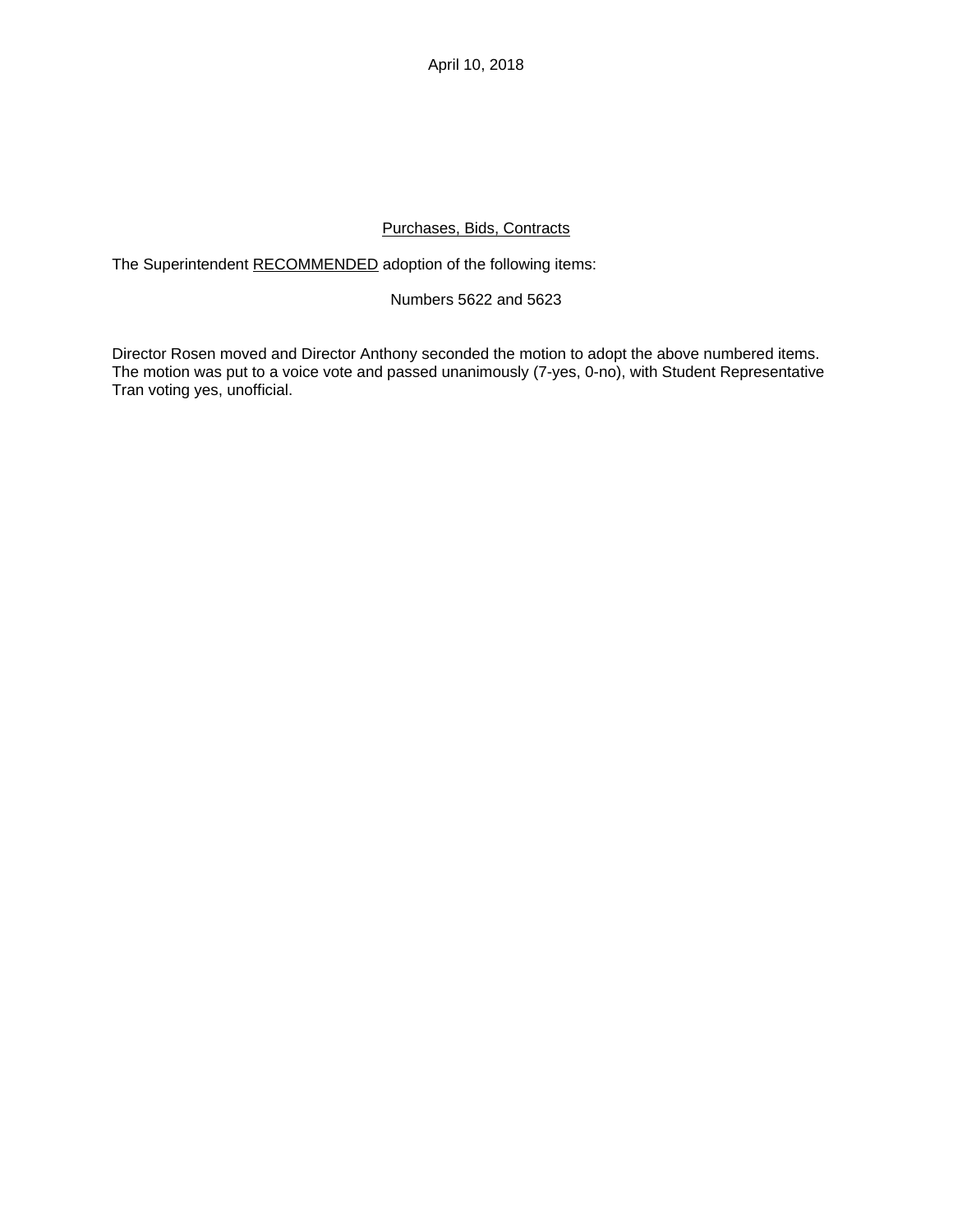#### Revenue Contracts that Exceed \$150,000 for Delegation of Authority

### **RECITAL**

Portland Public Schools ("District") Public Contracting Rules PPS-45-0200 ("Authority to Approve District Contracts; Delegation of Authority to Superintendent") requires the Board of Education ("Board") to enter into and approve all contracts, except as otherwise expressly authorized. Contracts exceeding \$150,000 per contractor are listed below.

### **RESOLUTION**

The Superintendent recommends that the Board approve these contracts. The Board accepts this recommendation and by this resolution authorizes the Deputy Clerk to enter into the following agreements.

### **NEW REVENUE CONTRACTS**

No New Revenue Contracts

### **NEW INTERGOVERNMENTAL AGREEMENTS / REVENUE ("IGA/Rs")**

| Contractor                        | Contract<br>Term             | <b>Contract Type</b>                                       | <b>Description of Services</b>                                                                                                                               | Contract<br>Amount | Responsible<br>Administrator,<br><b>Funding Source</b>       |
|-----------------------------------|------------------------------|------------------------------------------------------------|--------------------------------------------------------------------------------------------------------------------------------------------------------------|--------------------|--------------------------------------------------------------|
| Oregon Department<br>of Education | 9/1/16<br>through<br>6/30/19 | Intergovernmental<br>Agreement /<br>Revenue<br>IGA/R 66073 | House Bill 3499 directs the<br>Oregon Department of<br>Education to develop and<br>implement a statewide<br>education plan for English<br>Language Learners. | \$180,000          | L. Valentino<br><b>Fund 205</b><br>Dept. 9999<br>Grant G1702 |

# **AMENDMENTS TO EXISTING REVENUE CONTRACTS**

No Amendments to Existing Revenue Contracts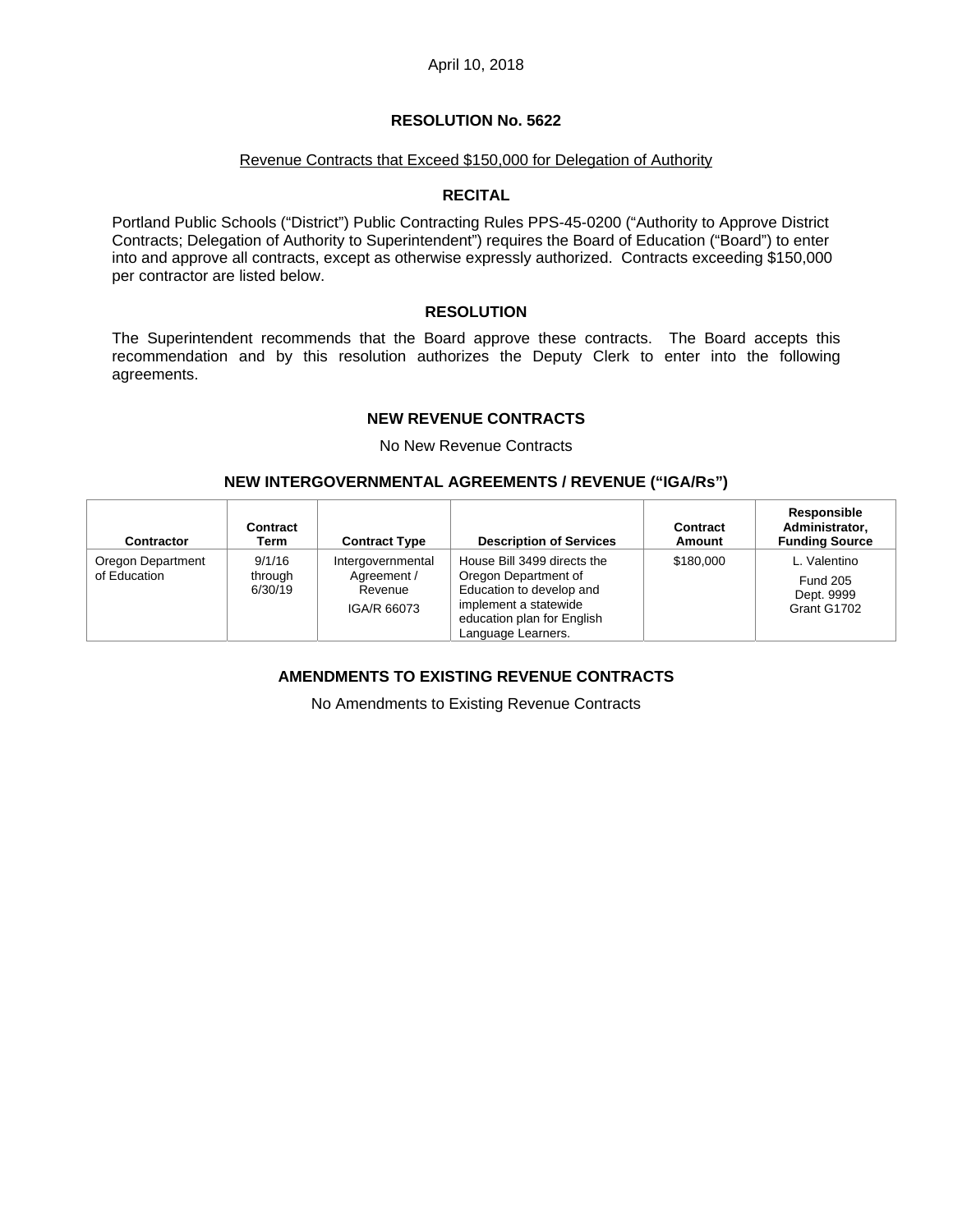## Expenditure Contracts that Exceed \$150,000 for Delegation of Authority

## **RECITAL**

Portland Public Schools ("District") Public Contracting Rules PPS-45-0200 ("Authority to Approve District Contracts; Delegation of Authority to Superintendent") requires the Board of Education ("Board") enter into contracts and approve payment for products, materials, supplies, capital outlay, equipment, and services whenever the total amount exceeds \$150,000 per contract, excepting settlement or real property agreements. Contracts meeting this criterion are listed below.

### **RESOLUTION**

The Superintendent recommends that the Board approve these contracts. The Board accepts this recommendation and by this resolution authorizes the Deputy Clerk to enter into the following agreements.

| <b>Contractor</b>           | Contract<br>Term                                                                                                                | <b>Contract Type</b> | <b>Description of Services</b>                              | Contract<br>Amount                                      | Responsible<br>Administrator,<br><b>Funding Source</b> |
|-----------------------------|---------------------------------------------------------------------------------------------------------------------------------|----------------------|-------------------------------------------------------------|---------------------------------------------------------|--------------------------------------------------------|
| Tyler Technologies,<br>Inc. | 5/31/18<br>through<br>5/30/19<br>Options to<br>renew for up<br>to four<br>additional<br>one-year<br>terms<br>through<br>5/30/23 | Software<br>SW 66091 | <b>Transportation Routing</b><br>software.<br>RFP 2017-2300 | Original Term:<br>\$257,407<br>Total Term:<br>\$459,189 | J. Vincent<br><b>Fund 101</b><br>Dept. 5560            |

#### **NEW CONTRACTS**

## **NEW INTERGOVERNMENTAL AGREEMENTS ("IGAs")**

#### No New IGAs

#### **AMENDMENTS TO EXISTING CONTRACTS**

| Contractor                | Contract<br>Amendment<br>Term  | <b>Contract Type</b>                     | <b>Description of Services</b>                                                                                   | Amendment<br>Amount,<br><b>Contract Total</b> | Responsible<br>Administrator,<br><b>Funding Source</b> |
|---------------------------|--------------------------------|------------------------------------------|------------------------------------------------------------------------------------------------------------------|-----------------------------------------------|--------------------------------------------------------|
| Mortensen<br>Construction | 4/11/18<br>through<br>12/31/18 | Design/Build<br>DB 66083<br>Amendment 1* | Adding funds for additional<br>scope. Design-Build services<br>for Middle School Conversion<br>Project - Tubman. | \$6,400,000<br>Not to Exceed<br>\$15,600,000  | J. Vincent<br>Fund 404<br>Dept. 5597<br>Project X0149  |
|                           |                                |                                          | <b>Exemption from Competitive</b><br>Bidding (Board Reso. 5543)                                                  |                                               |                                                        |

\* Amendments are in negotiation and not finalized at this time. Staff seeks advanced authorization for these amendments pursuant to the Purchasing & Contracting Delegation of Authority Administrative Directive, 8.50.105-AD, Section X(4): "The District may seek an 'advanced authorization' from the PPS Board of Education for any contract upon the approval of the Director of Purchasing & Contracting. The cost of the contract shall be a 'Not to Exceed' amount. Once the Board has approved it, no further authorization for the contract is required, providing the contract value remains at or below the 'Not to Exceed' amount."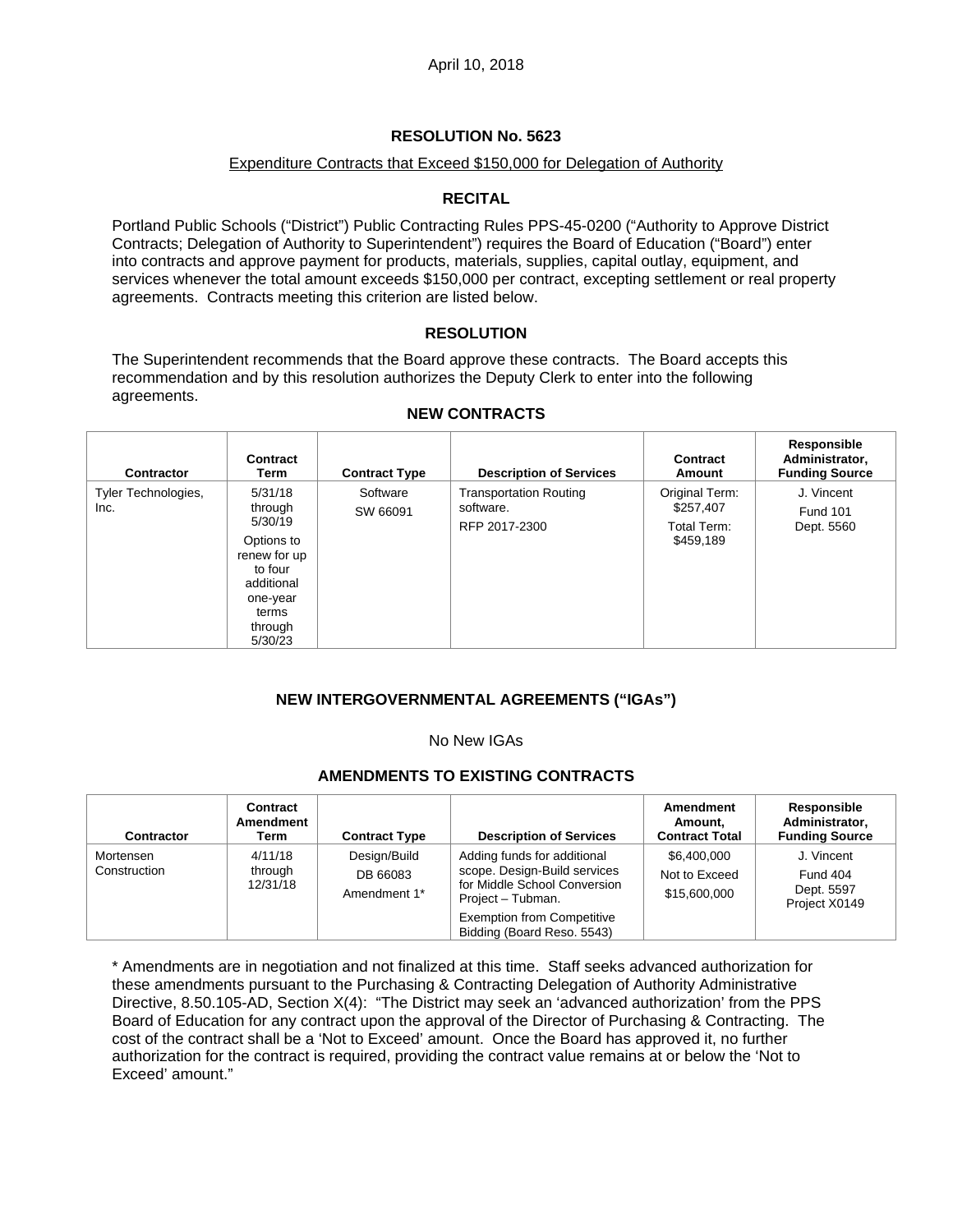April 10, 2018

### Other Matters Requiring Board Approval

The Superintendent RECOMMENDED adoption of the following items:

#### Numbers 5624 through 5634

During the Committee of the Whole, Director Kohnstamm moved and Director Anthony seconded the motion to adopt Resolution 5624. The motion was put to a voice vote and passed unanimously (7-yes, 0-no), with Student Representative Tran voting yes, unofficial.

During the Committee of the Whole, Director Kohnstamm moved and Director Anthony seconded the motion to adopt amended Resolution 5625. The motion was put to a voice vote and passed unanimously (7-yes, 0-no), with Student Representative Tran voting yes, unofficial.

Director Anthony proposed an amendment to Resolution 5625, to add the following language under Section II, A. 1. Definitions ….. to control another person who is, **or has been in**, a dating relationship…..Director Esparza Brown moved and Director Moore seconded the motion to add the additional language. The motion was put to a voice vote and passed unanimously (7-yes, 0 no), with Student Representative Tran voting yes, unofficial.

During the Committee of the Whole, Director Rosen moved and Director Bailey seconded the motion to adopt Resolution 5626. The motion was put to a voice vote and passed unanimously (7-yes, 0-no), with Student Representative Tran voting yes, unofficial.

Director Rosen moved and Director Anthony seconded the motion to adopt Resolutions 5627 through 5629. The motion was put to a voice vote and passed unanimously (7-yes, 0-no), with Student Representative Tran voting yes, unofficial.

During the Committee of the Whole, Director Esparza Brown moved and Director Kohnstamm seconded the motion to adopt Resolution 5630. The motion was put to a voice vote and passed by a vote of 6-1 (6 yes, 1-no [Anthony]).

During the Committee of the Whole, Director Esparza Brown moved and Director Anthony seconded the motion to adopt Resolution 5631. The motion was put to a voice vote and passed unanimously (7-yes, 0 no).

During the Committee of the Whole, Director Bailey moved and Director Rosen seconded the motion to adopt Resolution 5632. The motion was put to a voice vote and passed by a vote of 6-1 (6-yes, 1-no [Anthony]), with Student Representative Tran voting yes, unofficial.

During the Committee of the Whole, Director Moore moved and Director Esparza Brown seconded the motion to adopt Resolution 5633. The motion was put to a voice vote and passed unanimously (7-yes, 0 no), with Student Representative Tran voting yes, unofficial.

Director Bailey moved and Director Esparza Brown seconded the motion to add the word "affirms" to the Resolution section of Resolution 5633. The motion was put to a voice vote and passed unanimously (7-yes, 0-no), with Student Representative Tran voting yes, unofficial.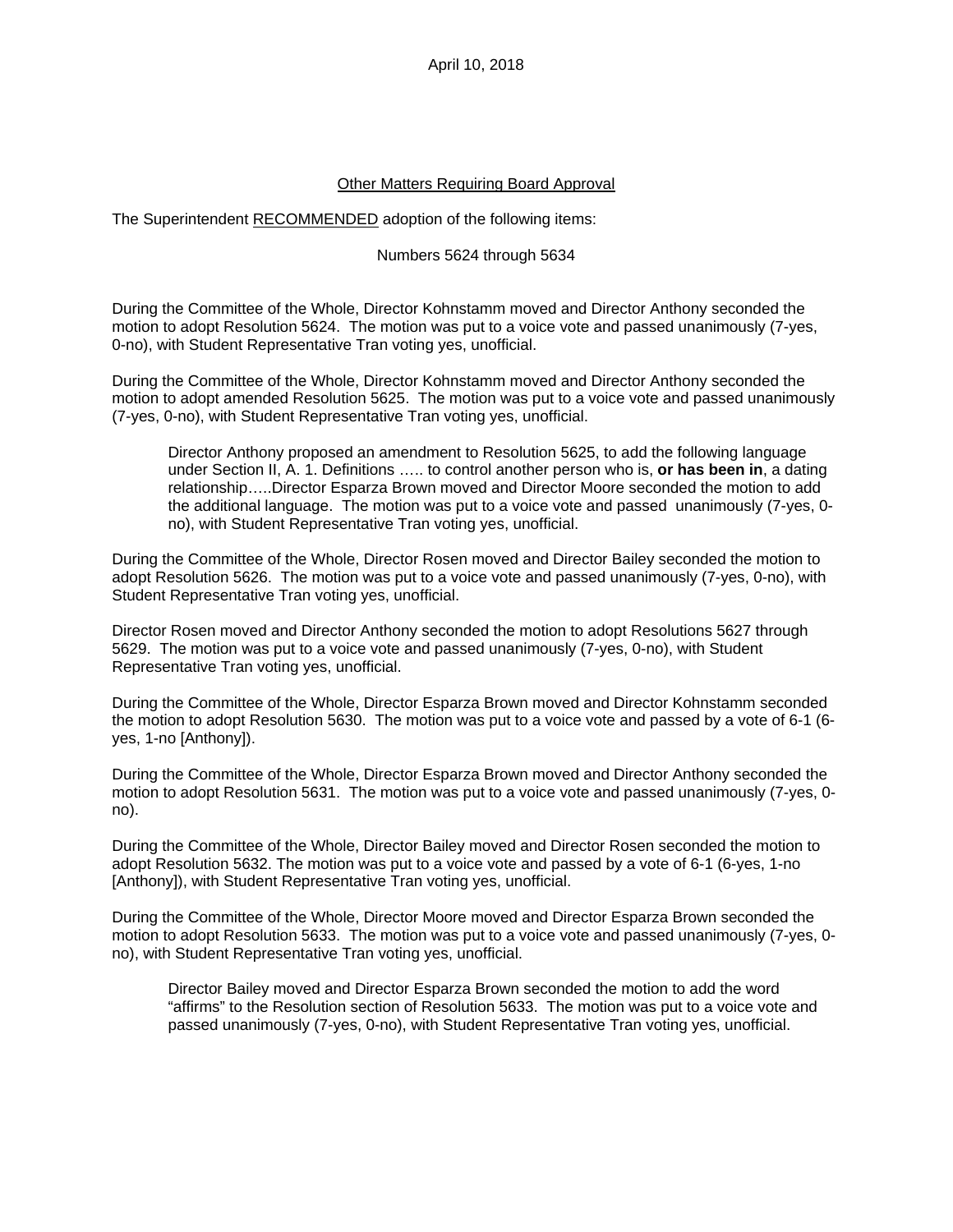During the Committee of the Whole, Director Bailey moved and Director Esparza Brown seconded the motion to adopt Resolution 5634. The motion was put to a voice vote and passed unanimously (7-yes, 0no), with Student Representative Tran voting yes, unofficial.

Director Moore moved and Director Anthony seconded the motion to waive the noticing requirements on Resolution 5634 due to the scope of work that the contract cannot do until the resolution is approved. The motion as put to a voice vote and passed unanimously (7-yes, 0-no), with Student Representative Tran voting yes, unofficial.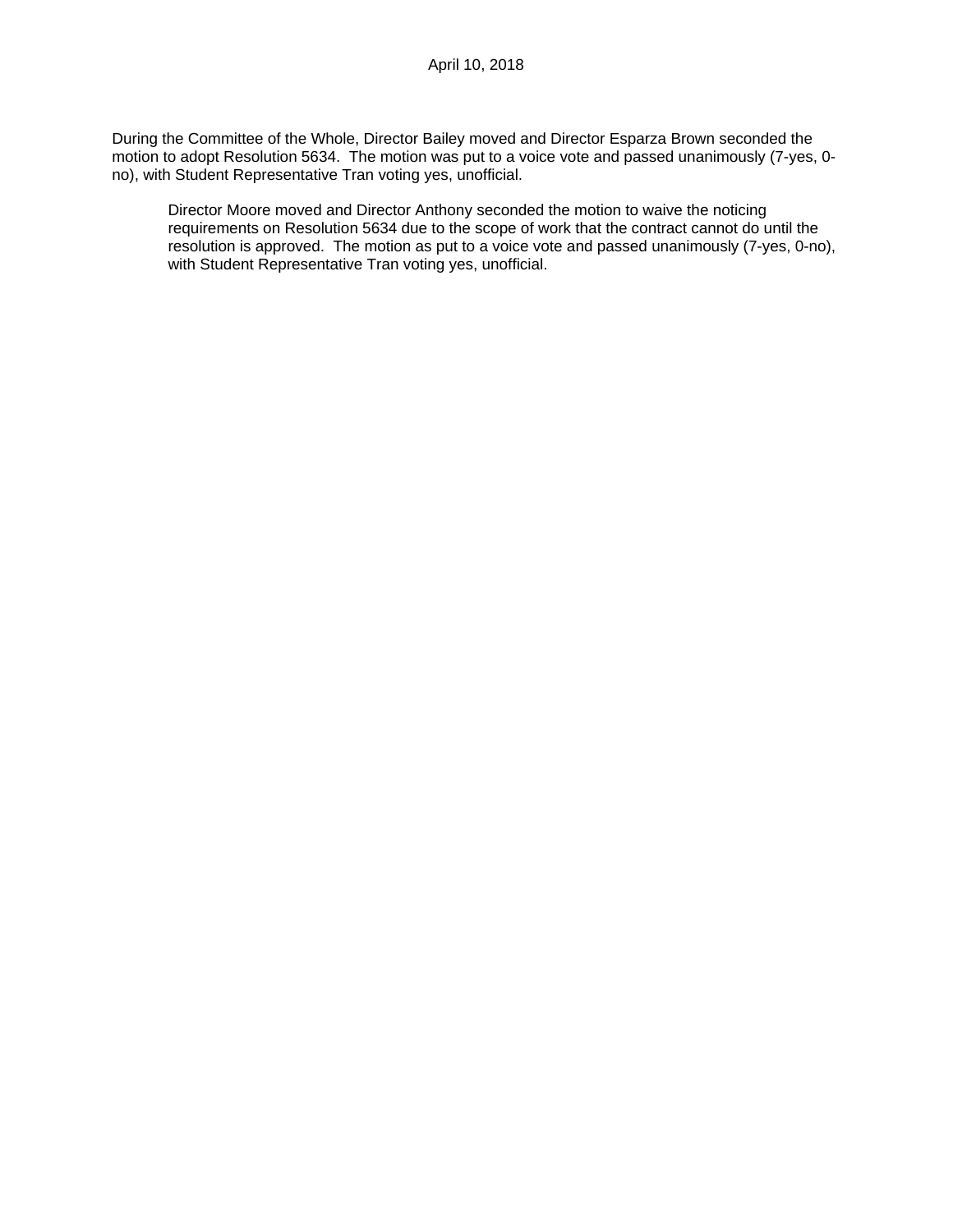#### Resolution to Adopt the Revised 1.80/020-P Non-Discrimination/Anti-Harassment Policy

# **RECITALS**

- A. Portland Public Schools recognizes the diversity and worth of all individuals and groups and their roles in society.
- B. In its desire to reflect more clearly our commitment to non-discrimination in the district, the policy has been amended to define more broadly the protected classes.
- C. The policy also includes information about how to contact the Title IX coordinator for assistance and the availability of filing complaints at the District level and with the state.

# **RESOLUTION**

The Board of Education hereby adopts Policy 1.80.020-P, Non-Discrimination/Anti-Harassment.

## **RESOLUTION No. 5625**

### Resolution to Adopt the Teen Dating Violence/Domestic Violence Policy

# **RECITALS**

- A. Healthy Teen Relationships Act (HTRA) requires all Oregon school districts to adopt a policy that:
	- 1) States teen dating violence is unacceptable and is prohibited and that each student has the right to a safe learning environment;
	- 2) Incorporates age-appropriate education about teen dating violence into new or existing training programs for students in grades 7-12, and school employees as recommended by school officials;
	- 3) Identifies by job title the school officials who are responsible for receiving reports related to teen dating violence, which shall be the same school officials identified in the policy adopted by the school district under [the Safe Schools and Equality Act of 2009, which prohibits bullying, cyberbullying and harassment];
	- 4) Establishes procedures for the manner in which employees of a school are to respond to incidents of teen dating violence that take place at the school, on school grounds at schoolsponsored activities or in vehicles used for school-provided transportation;
	- 5) Notifies students and parents of the teen dating violence policy adopted by the board.
- B. On March 6, 2018, staff presented the first reading to the Board of Education the Teen Dating Violence/Domestic Violence Policy.
- C. Per District policy, the public comment period was open for 21 days. There were no comments from the public.

## **RESOLUTION**

The Board of Education hereby adopts the Teen Dating Violence/Domestic Violence Policy.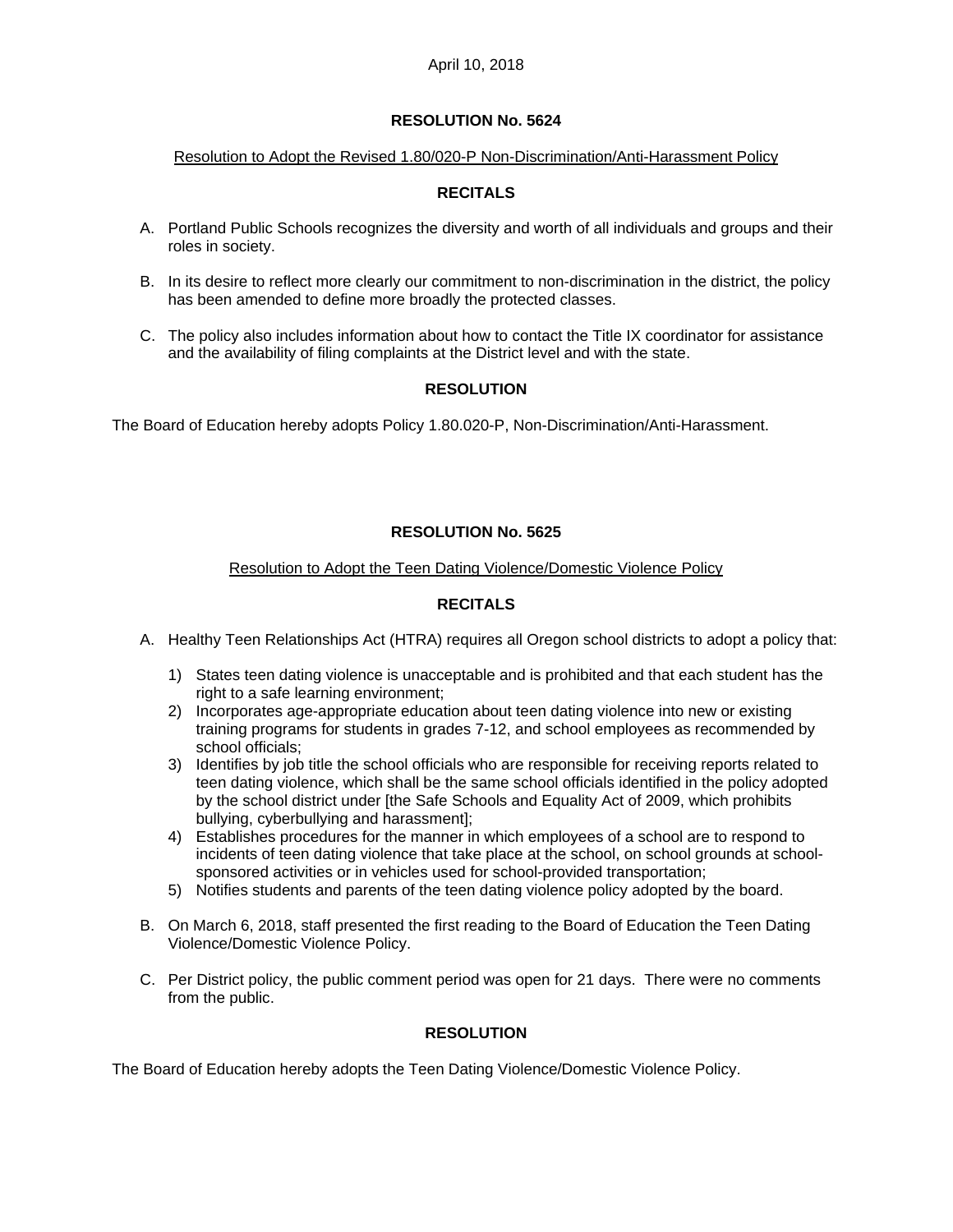#### Resolution to Adopt the Revised 2.20.010-P Naming School District Property Policy

## **RECITALS**

- A. On December 19,2017, the Superintendent referred a policy proposal to the Board of Education's Policy and Governance Special committee to review naming policies for District property.
- B. On January 5, 2018, the Policy and Governance Special Committee met to discuss the current policy on Naming School District Property and proposed changes that would provide clear guidance on naming of District property.
- C. On February 6, 2018, the Policy and Governance Special Committee met to review proposed revisions and recommended to move forward the proposed policy to the full Board for approval.
- D. On February 27, 2018, staff presented the first reading of Policy 2.20.010-P Naming School District Property.
- E. On March 20, 2018, staff presented two proposed policies for a second first reading of Policy 2.20.010-P Naming School District Property. The Board adopted both proposals.
- F. Per District policy, the public comment period was open for 21 days. Comments were shared with staff and with the Board of Education.

### **RESOLUTION**

The Board of Education hereby adopts Policy 2.20.010-P Naming School District Property as presented at the March 20, 2018 First Reading.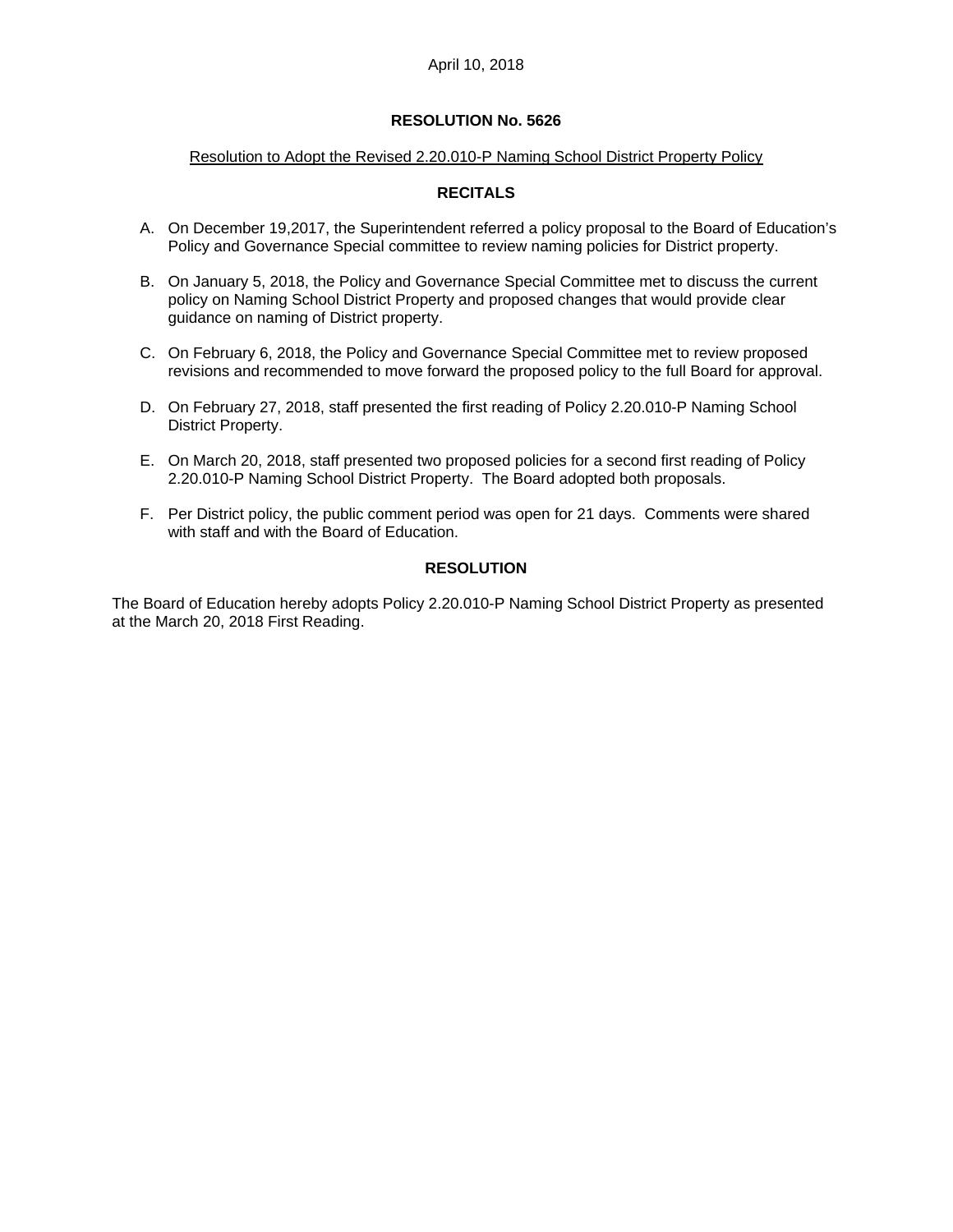### April 10, 2018

### **RESOLUTION No. 5627**

#### Appointment of Custodian Civil Service Board Member

# **RECITALS**

- A. There is a vacancy on the Custodian Civil Service Board.
- B. Siobhan Murphy has been nominated to serve on the Custodial Civil Service Board for a term of two years. Ms. Murphy is a Human Resources Professional, specializing in labor and employee relations. She has nearly a decade of public sector experience, including working in the judicial system, education and regional government. Ms. Murphy holds a J.D. from Lewis and Clark Law School and a B.A. in Economics from the University of California, Santa Cruz.

## **RESOLUTION**

 Siobhan Murphy is appointed to the Custodian Civil Service Board with a term that expires on June 30, 2020.

## **RESOLUTION No. 5628**

## Settlement Agreement

The authority to pay a total of \$200,000 is granted to settle claims in the lawsuit brought by Kathryn Rosson. The settlement agreement will be in a form approved by the Interim General Counsel.

*E. Large* 

## **RESOLUTION No. 5629**

## Minutes

The following minutes are offered for adoption:

March 20 and 23, 2018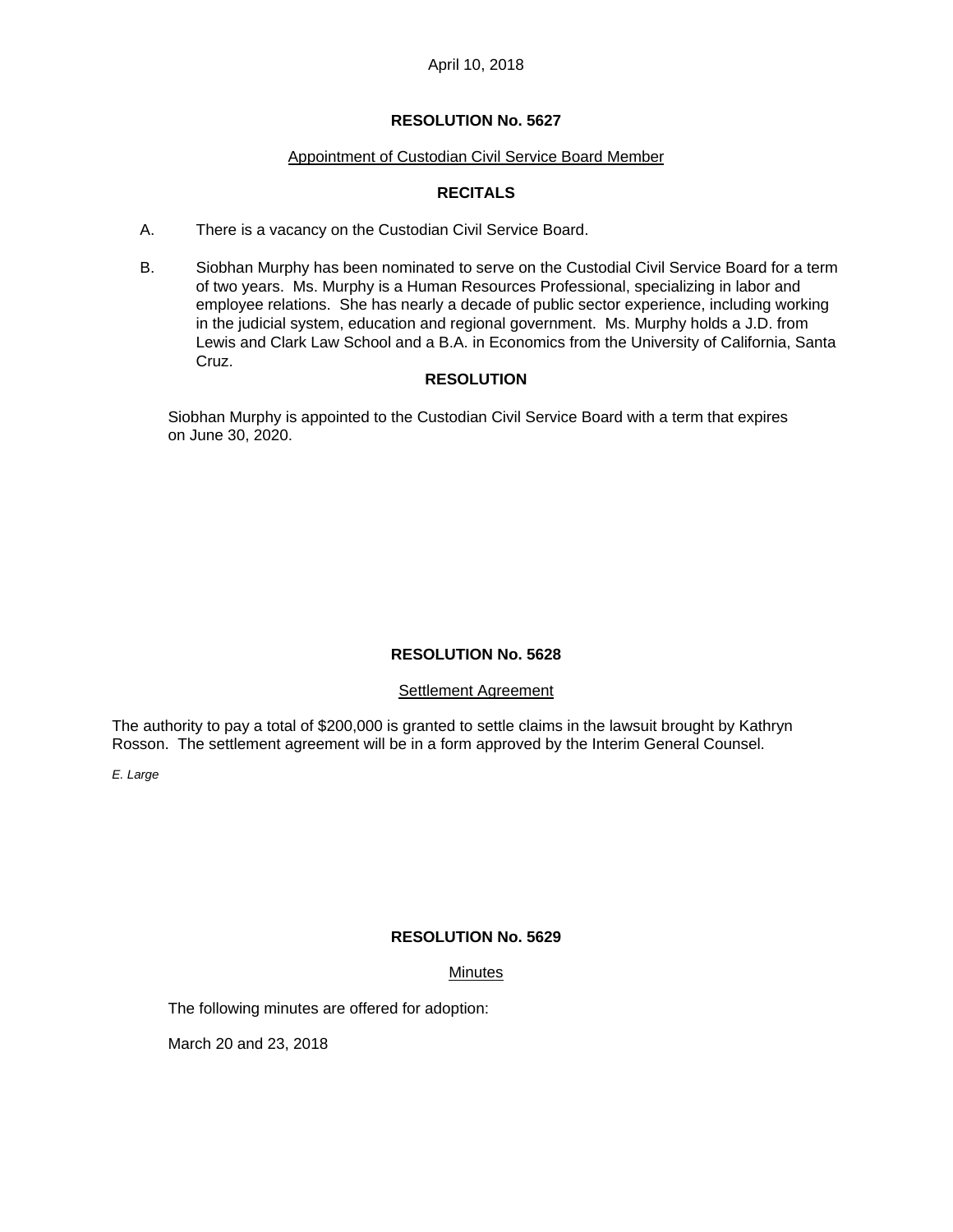#### Resolution in Response to Step 3 Complaint

## **RECITALS**

- A. The Board of Education has reviewed the Step 3 Complaint.
- B. The complainants seek to have the District rescind the guidance it issued for the 2017-18 school year that prevents them from using private, medical Applied Behavior Analysis (ABA) therapist to provide therapy to their children during the school day.

## **RESOLUTION**

The Board of Education affirms the Superintendent's Level 2 decision to no longer allow private ABA therapy during the school day and directs the District to implement a plan to increase the District's capabilities to enhance the use of ABA-based strategies for the 2018-19 school year and beyond.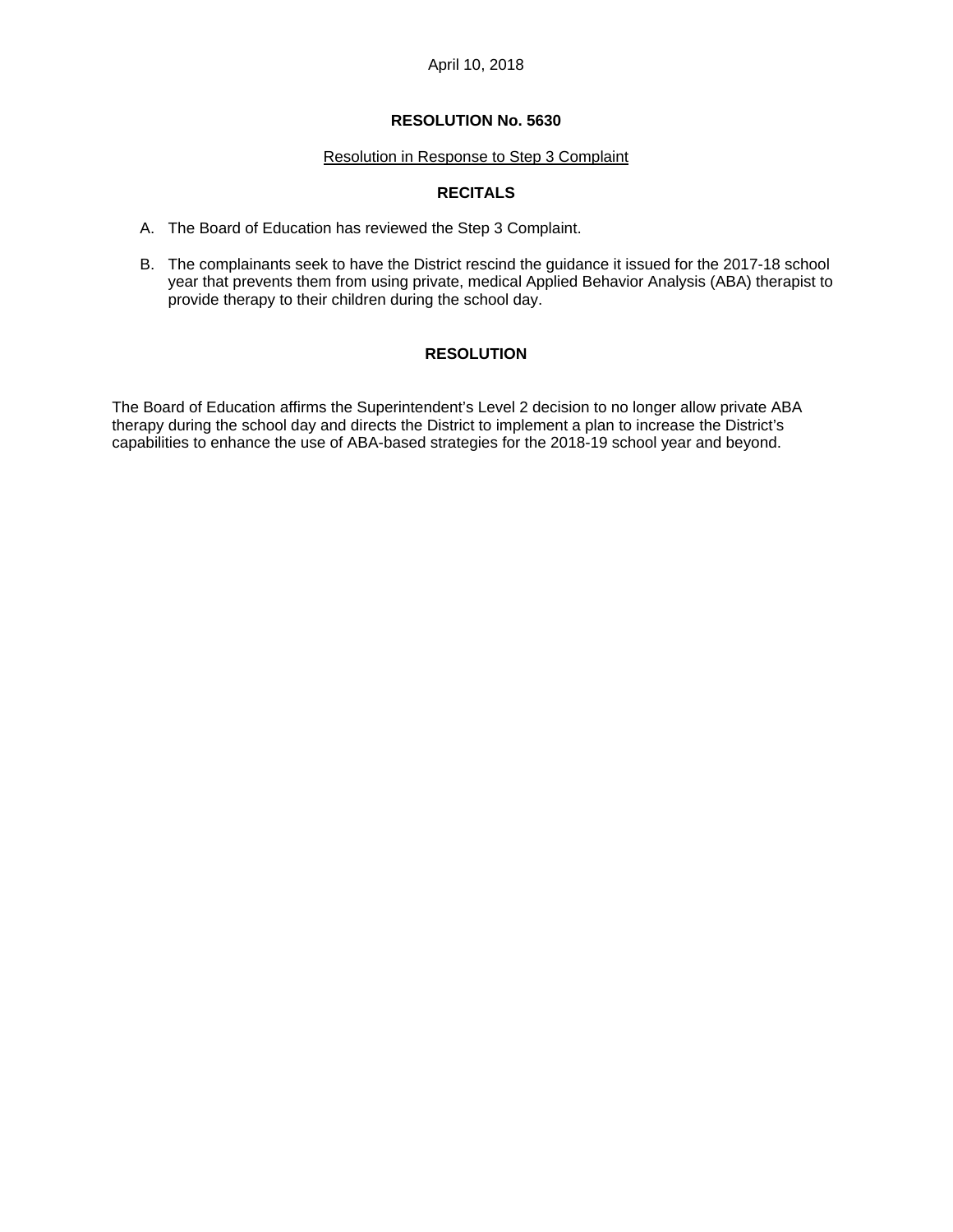#### Resolution in Response to Step 3 Complaint

### **RECITALS**

- A. The Board of Education has reviewed the Step 3 Complaint.
- B. The complainant requested a resolution that the proposal to split and relocate the Pioneer Program be halted and that the Superintendent commence a public decision making process related to the relocation of the Pioneer Program.
- C. On March 23, 2018, Portland Public Schools announced the Pioneer Program is not scheduled to be moved and will remain at the Holladay-Youngson facility for the 2018-19 school year.
- D. Portland Public Schools has no current plans contemplating the relocation of the Pioneer Program.
- E. PPS staff and Board members will work with the Pioneer staff and parent community to fully understand the needs of the students and families in the Pioneer program.
- F. PPS remains committed to ensuring that all students receive a high quality educational experience in a positive and supportive learning environment.

## **RESOLUTION**

The Board of Education affirms the Superintendent's Level 2 decision as the Pioneer Program is not moving from the Holladay-Youngson facility for the 2018-19 school year and Portland Public Schools has no current plans contemplating the relocation of the Pioneer Program.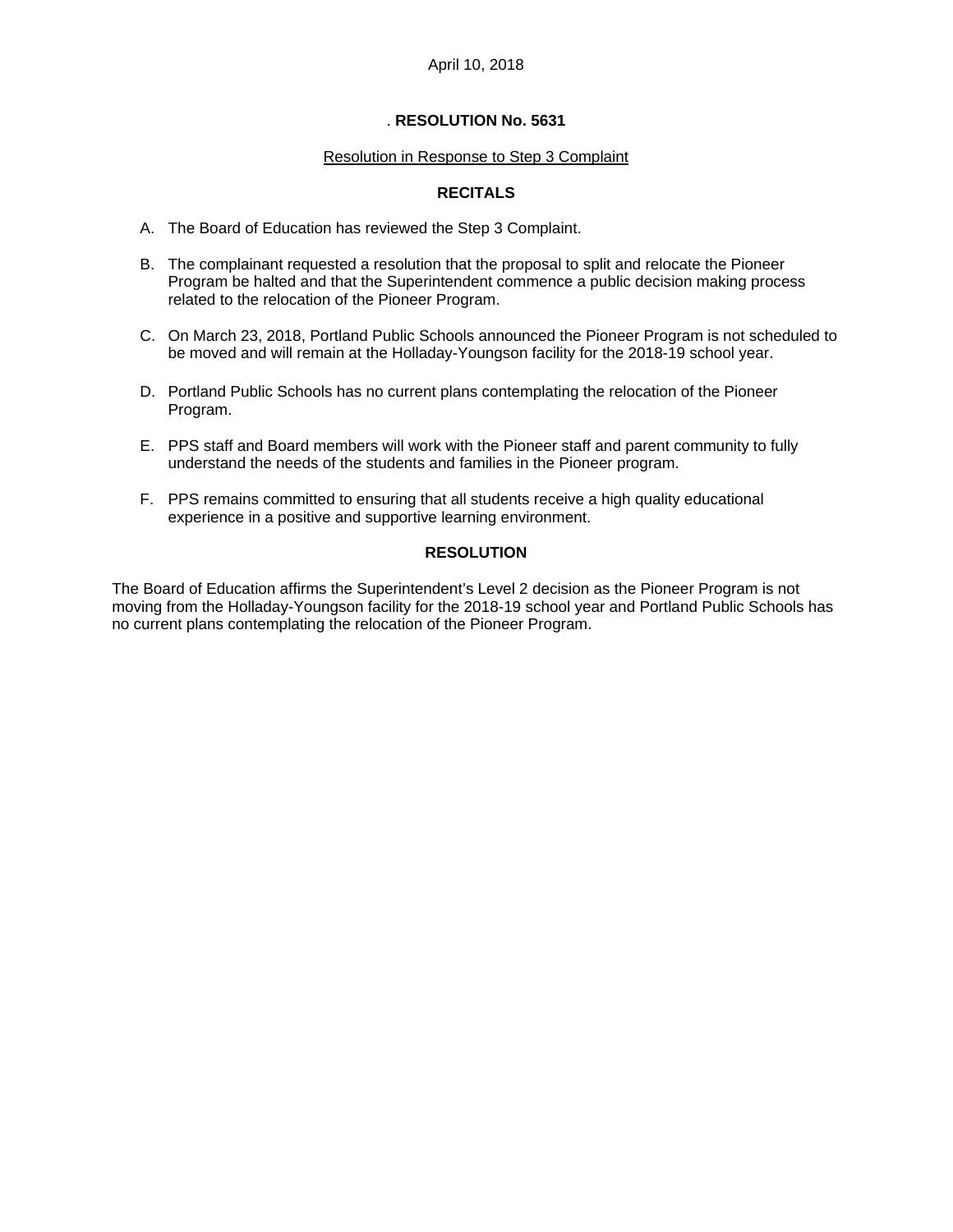#### Resolution to Fund Capital Improvement Costs for Middle School Implementation

### **RECITALS**

- A. Board Resolution No. 5451 directed the Superintendent to further develop a Middle School Implementation plan to open Roseway Heights and Harriet Tubman Middle Schools for the 2018- 19 school year.
- B. Board Resolution 5542 authorized the use of up to \$12.59 million from the Construction Excise Tax Fund for capital improvement costs to open Roseway Heights and Harriet Tubman as Middle Schools for the 2018-19 school year. In addition, Bond compensable capital costs of \$5.45 million were authorized to be funded from the 2017 Capital Bond.
- C. Staff estimates it will require an additional \$13.3 million over the originally budgeted amounts to complete the Middle School Implementation.

### **RESOLUTION**

Portland Public Schools Board of Education authorizes the Superintendent or his designee to use up to \$13.3 million from the proceeds of the 2017 Capital Bond to the extent they are legally fundable from Bond proceeds for the completion of the Middle School Implementation plan.

#### **RESOLUTION No. 5633**

#### Appealing a Recommendation for Dismissal of a Contract Teacher

#### **RECITALS**

- A. In accordance with 5.20.132-P, a contract teacher may appeal the Superintendent's recommendation to terminate the teacher's employment.
- B. A hearing on the matter was held on February 27, 2018, and the hearings officer issued a report to the Board .
- C. The Board has received access to the evidence submitted by the parties and to the recording of the hearing along with the hearings officer report. These documents are confidential and will be kept in the employee's personnel file.
- D. The Board heard summative comments by the employee's counsel and and the District's counsel in Executive Session

### **RESOLUTION**

The Board of Education affirms the Superintendent's recommendation.